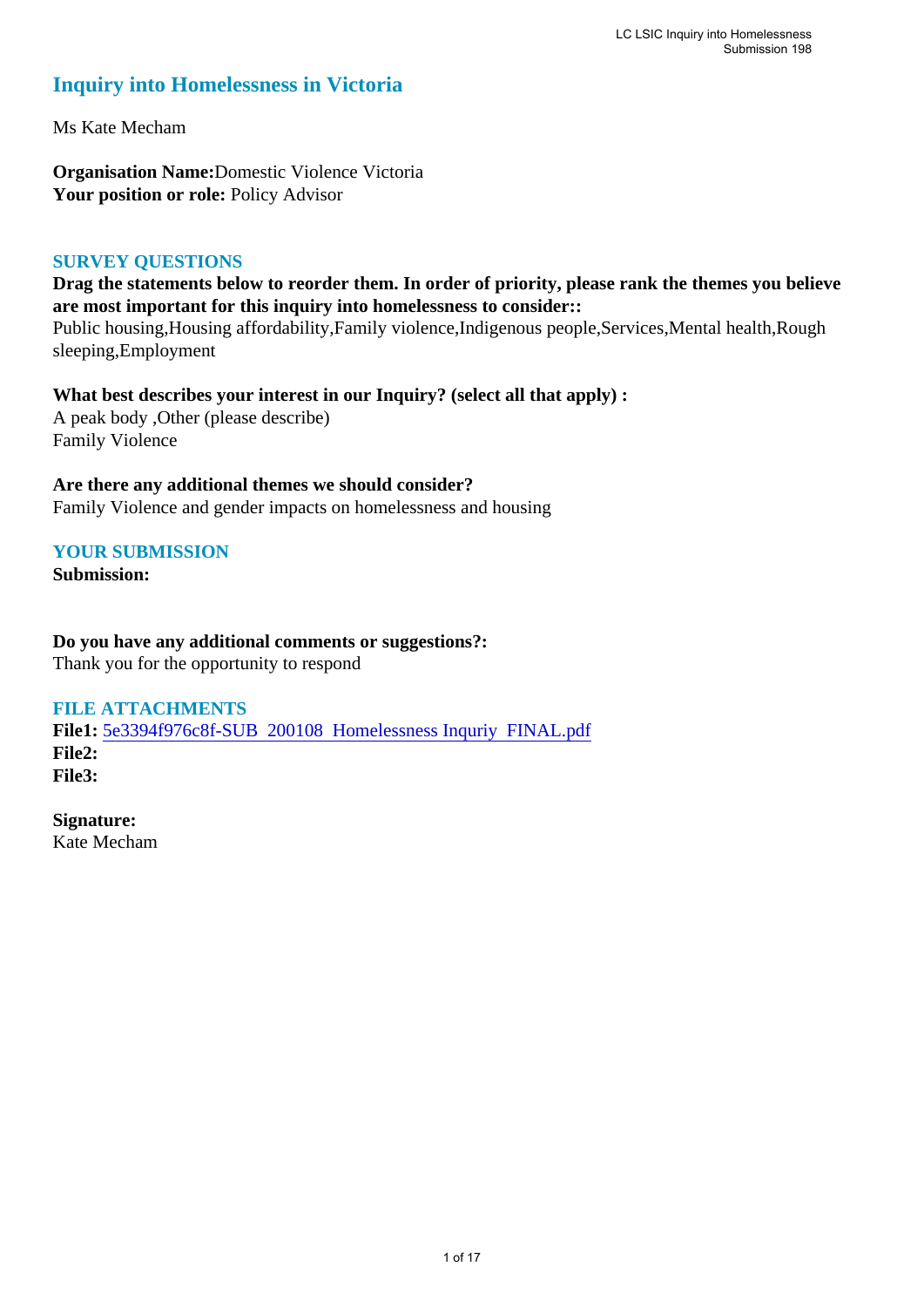# DOMESTIC<br>VIOLENCE<br>VICTORIA

# Submission to the Inquiry into Homelessness in Victoria

January 2020

2 of 17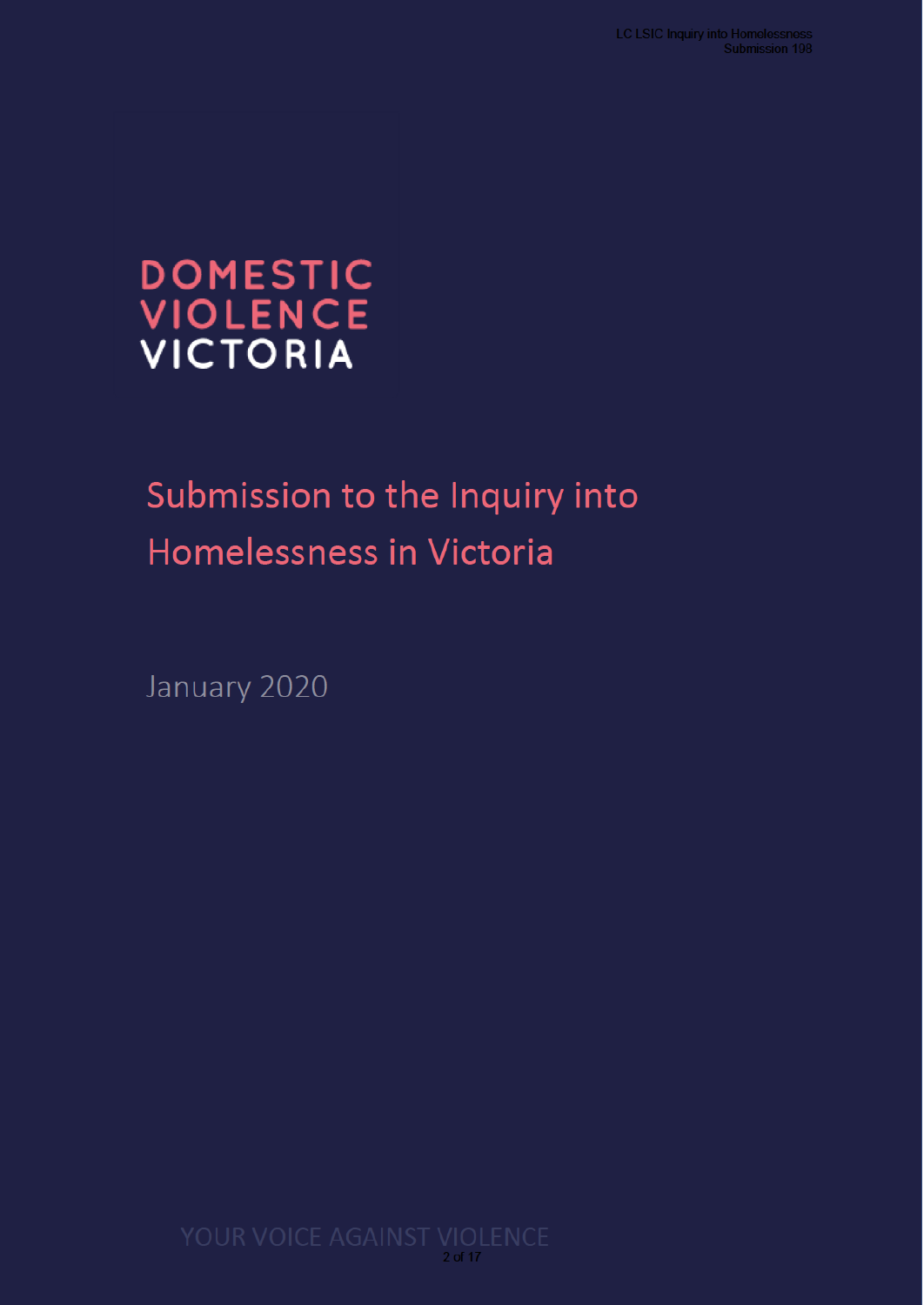Domestic Violence Victoria

January 2020

**Author and Key Contact:**

Kate Mecham

Policy Advisor

**DV Vic CEO:**

Alison Macdonald

© 2020 Domestic Violence Victoria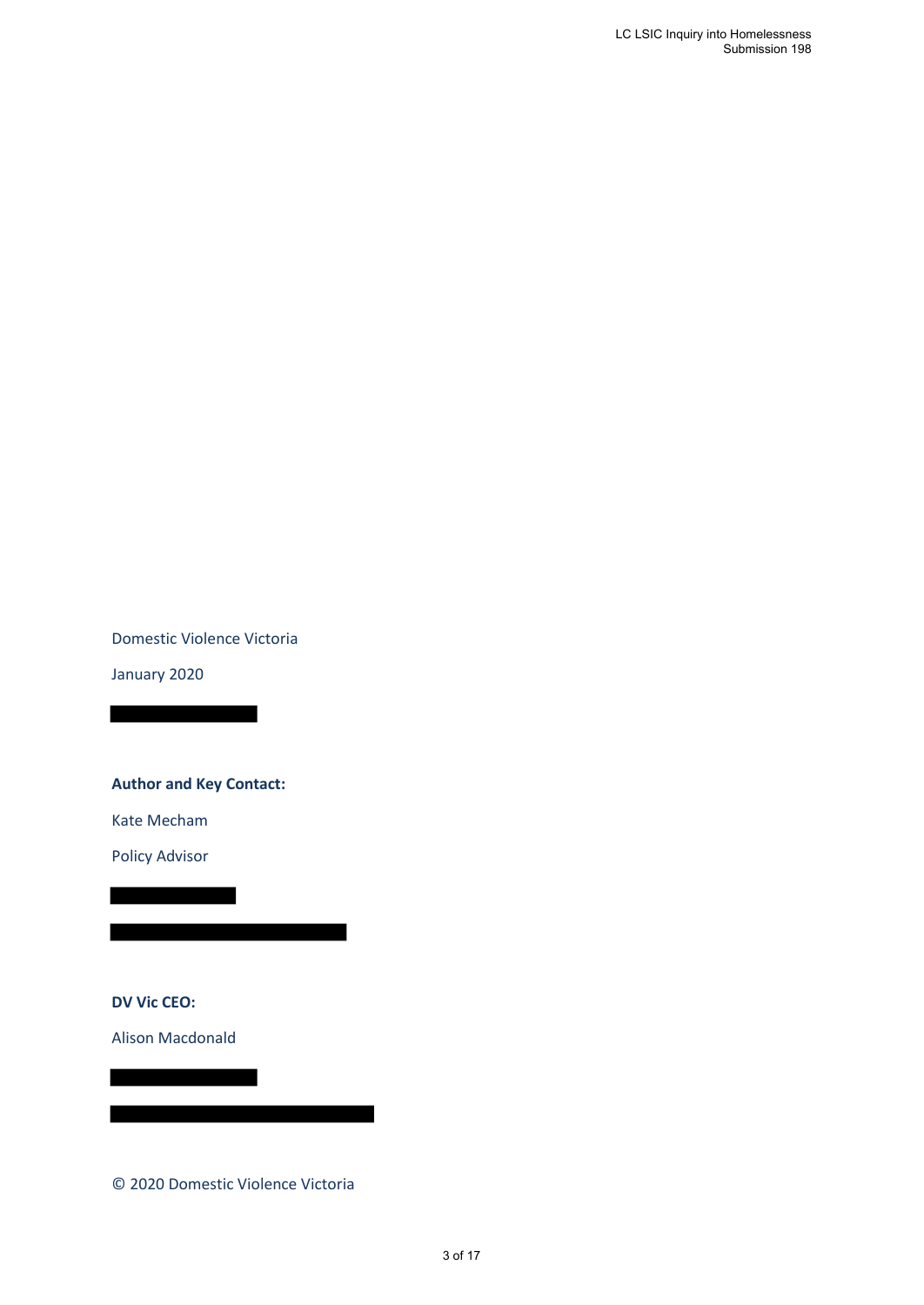# **Contents**

| Introduction: The scale and nature of homelessness as a result of family violence4 |  |
|------------------------------------------------------------------------------------|--|
|                                                                                    |  |
|                                                                                    |  |
|                                                                                    |  |
|                                                                                    |  |
|                                                                                    |  |
|                                                                                    |  |
|                                                                                    |  |
|                                                                                    |  |
|                                                                                    |  |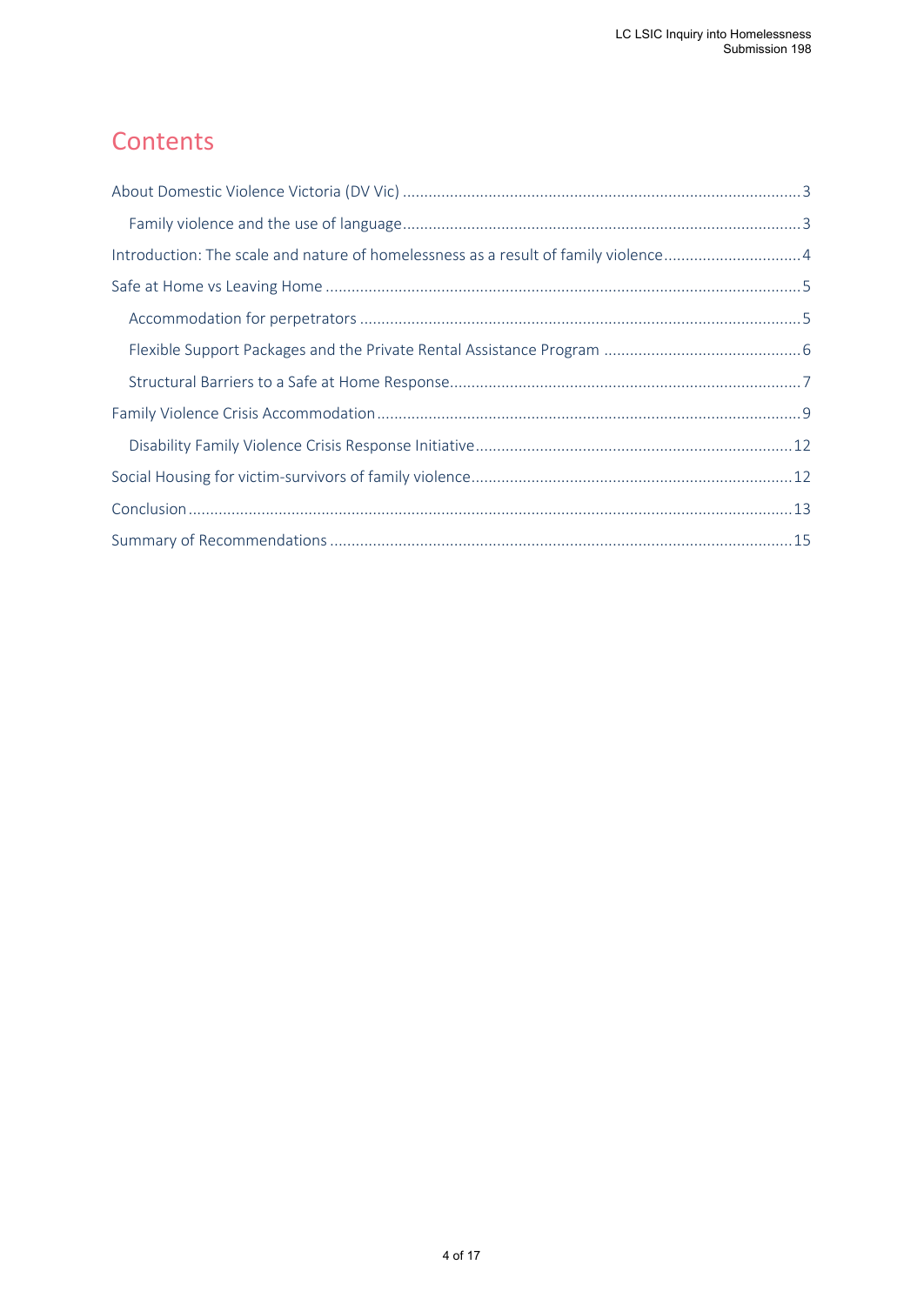# <span id="page-4-0"></span>About Domestic Violence Victoria (DV Vic)

Domestic Violence Victoria (DV Vic) is the peak body for specialist family violence response services for victim-survivors in Victoria. As such, DV Vic is recognised as the state-wide voice of Specialist Family Violence Services (SFVS) responding to victim-survivors. DV Vic is a membership-based organisation and is accountable to its members, who also comprise its Board of Governance. DV Vic's core membership comprises state-wide and regional specialist agencies working with victim-survivors of family violence across Victoria. We are an independent, non-government organisation that leads, organises, advocates for, and acts on behalf of its members utilising an intersectional feminist approach. However, the organisation is ultimately accountable to victim-survivors of family violence and works in their best interests.

DV Vic's work is focused on advocating for, supporting, and building the capacity of specialist family violence practice and service delivery for victim-survivors; system reform; and research, policy development and law reform. DV Vic analyses the views and experiences of member organisations, the evidence on family violence, and the lived experience of victim-survivors, and translates this into innovative and contemporary policy, practice, and advocacy.

DV Vic holds a central position in the Victorian family violence system and its strategic governance and is one of the key agencies with responsibility for providing family violence subject matter expertise, technical assistance, capacity building, and policy and practice advice to the SFVS sector, broader sectors, government, and other partners and stakeholders.

### <span id="page-4-1"></span>Family violence and the use of language

Family violence is predominantly driven by gender-based oppression and inequality.

The majority of perpetrators are men and victim-survivors are women and children. As such, gendered language and terminology is often used in specialist family violence services to acknowledge and communicate about this deeply entrenched social problem.

At the same time, family violence impacts people across a diversity of gender identities, social and cultural contexts, and within various intimate, family and family-like relationships. For this reason, DV Vic uses the terms 'victim-survivor' and 'perpetrator' without assigning binary gendered terms (i.e. women and men) or pronouns (i.e. she/her and he/him) to acknowledge the complex ways family violence manifests across the community. This approach is underpinned by the intersectional feminist framework and human rights principles. It is intended to be 'gender inclusive' by acknowledging that family violence is a gendered issue that also has a far-reaching impact across the community.

Importantly, the term 'victim-survivor' refers to both adults and children who experience family violence. The term 'perpetrator' is only applied to adults who use family violence.

Where this submission uses 'women and children' it is in reference to research and/or statistics pertaining specifically to women's and children's experiences.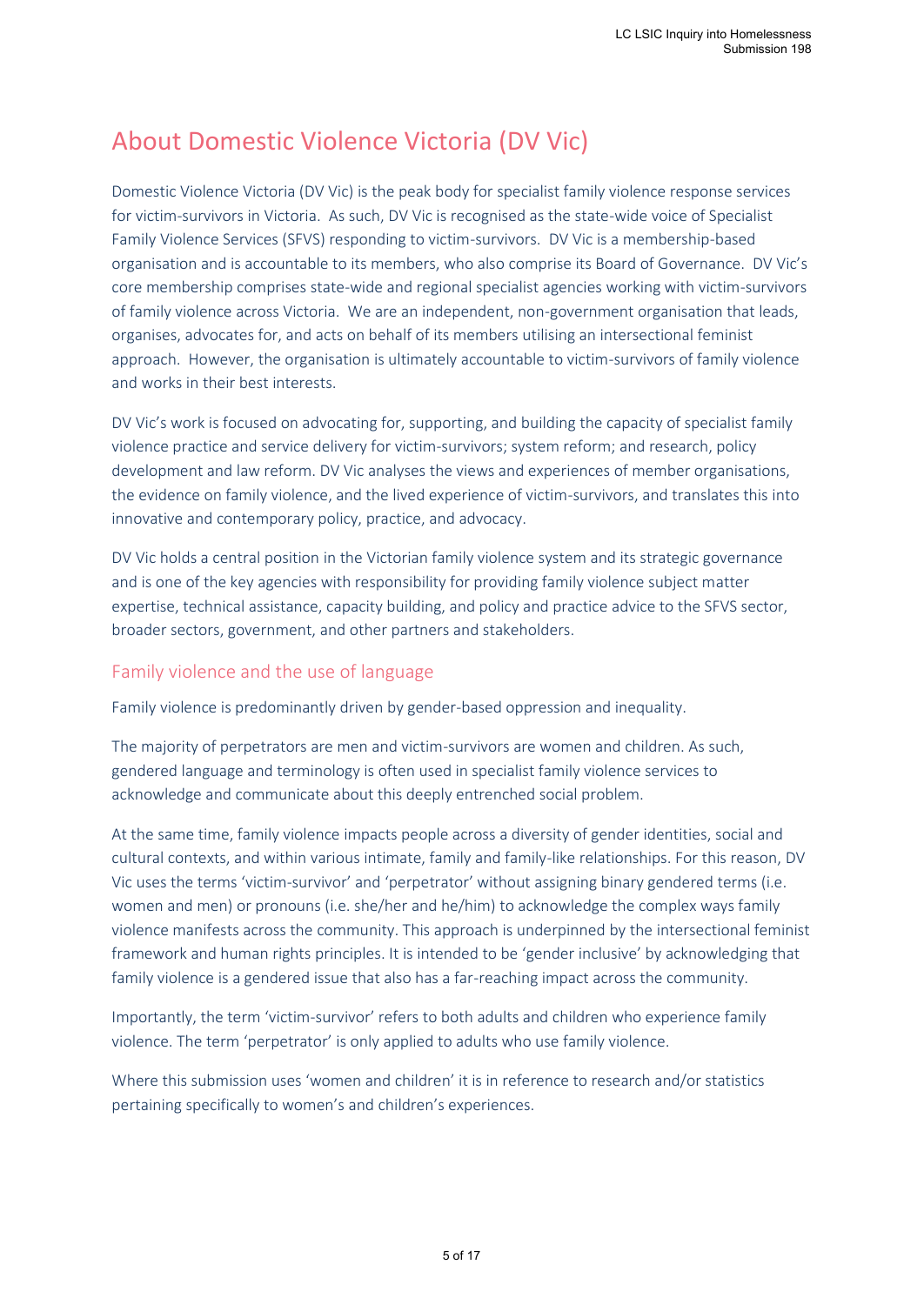# <span id="page-5-0"></span>Introduction: The scale and nature of homelessness as a result of family violence

Family violence is the most common reason that women and children become homeless.<sup>1</sup>

Nearly half (47 per cent) of people accessing Specialist Homelessness Services (SHS) agencies in Victoria in 2017-18 listed family violence as their primary reason for seeking support.<sup>2</sup> This is compared to only 31 per cent in 2014-15 when Victoria's Royal Commission into Family Violence released its report.<sup>3</sup> Nearly half of the people who reported experiencing family violence were single parents and the vast majority (94 per cent) were female.<sup>4</sup>

The increase in family violence-related presentations is likely to be a positive indication. It is a sign that Victoria's family violence reforms are enabling more people to come forward and seek help. However, the increased awareness of family violence among the community means that the increase in demand is unlikely to wane. The Victorian Government needs to plan accordingly.

The Royal Commission found a strong link between being able to access long-term housing and victim-survivors' ability to recover from family violence.<sup>5</sup> It subsequently made a series of recommendations to increase access to housing for victim-survivors of family violence. In response to these recommendations, the Victorian government initiated the Family Violence Housing Blitz and a suite of other reforms including: an increase in private rental brokerage programs, reforms to the Residential Tenancies Act, and expansion of Flexible Support Packages and the redevelopment of communal style family violence refuges to a new core and cluster model.

Despite this dedicated investment, the scale and systemic nature of the housing affordability crisis means that these initiatives have been able to do little to improve access to long-term housing for victim-survivors of family violence. Almost four years after the Royal Commission released its report, the lack of affordable housing in Victoria remains one aspect of the reform where we have seen very little progress and which is a significant barrier to the effective implementation of many of the other family violence reforms.

Homelessness among victim-survivors occurs as a direct result of experiencing family violence – for example, having to leave the home to be safe from a perpetrator's use of violence. However it is also underpinned by structural drivers such as gender-based economic inequality and a systemic lack of affordable housing that prevent victim-survivors from being able to find an affordable, safe place to live where they can recover from the violence they have experienced. As a result, to solve homelessness among victim-survivors, we need good responses to family violence *and* policies that address systemic drivers of homelessness, such as the lack of affordable housing. The family violence

https://www.aihw.gov.au/getmedia/46473685-40d3-471b-b28d-ae6aaac81e84/aihw-hou-299-vic.pdf.aspx <sup>3</sup> Royal Commission into Family Violence (2016) v2 p38

 $<sup>1</sup>$  Spinney A. (2012). Home and Safe? Policy and practice innovations to prevent women and children who have</sup> experienced domestic and family violence from becoming homeless. Final report no. 196. Melbourne: Australian Housing and Urban Research Institute.

<sup>2</sup> AIHW (2019) Specialist homelessness services 2017–18: Victoria.

<sup>4</sup> Ibid

<sup>5</sup> Royal Commission into Family Violence (2016) v2 p38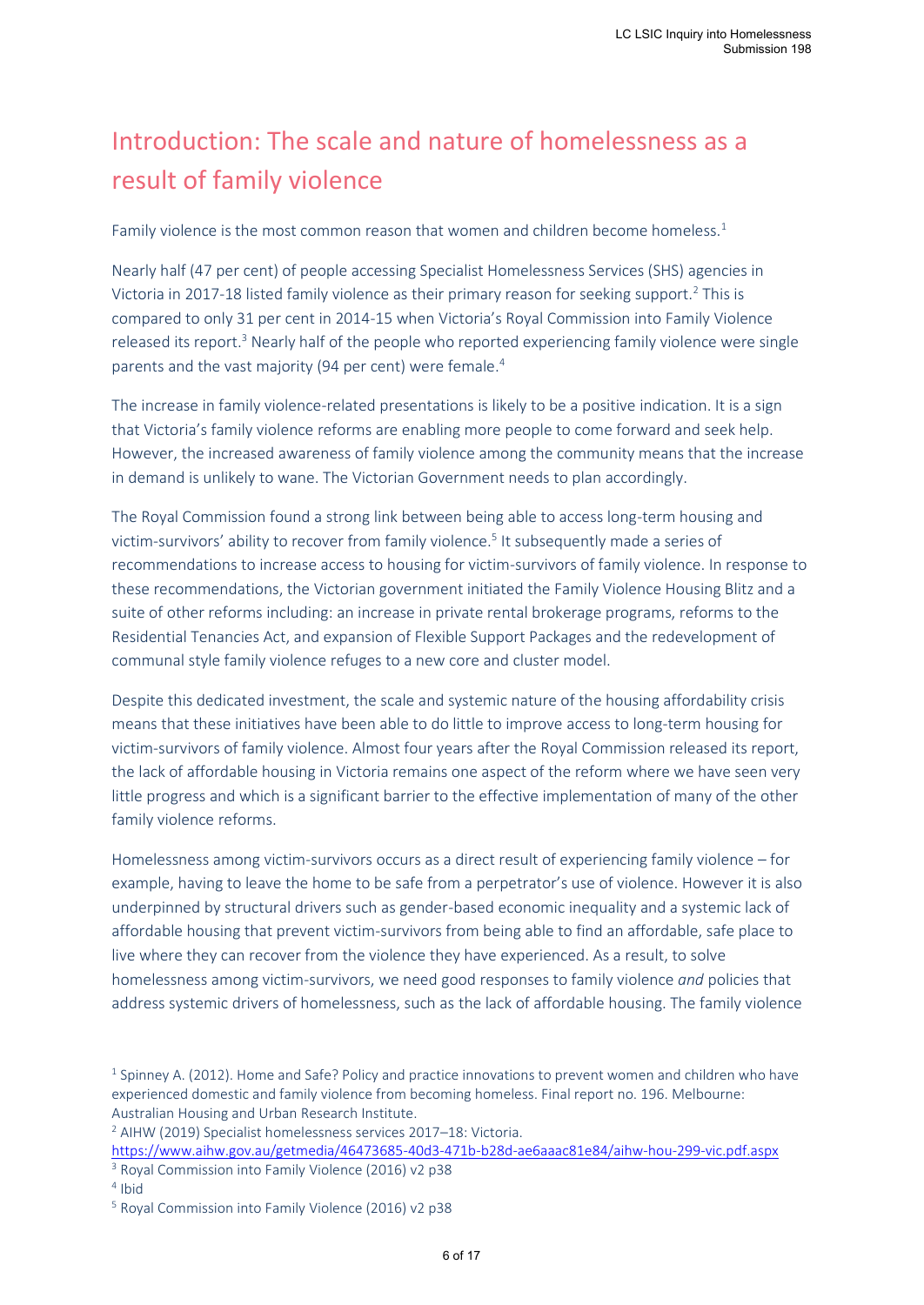reforms have put Victoria on the path toward improving responses to family violence. We now need to find a way to create more affordable housing.

The Royal Commission drew together a comprehensive evidence base regarding the nexus between family violence, housing and homelessness. While drawing on this evidence base, this submission seeks to draw the Committee's attention to several ongoing and emerging issues post Royal Commission and point to recommendations for how to reduce homelessness among victim-survivors of family violence.

# <span id="page-6-0"></span>Safe at Home vs Leaving Home

The Royal Commission found that best housing outcome for many victim-survivors of family violence is to be supported to stay in their own home.<sup>6</sup> Homelessness as a result of family violence often leads to a lifetime of disadvantage, discrimination and poverty.<sup>7</sup> This is particularly true for children, as research demonstrates that children who experience homelessness are more likely to experience homelessness as adults.<sup>8</sup> Enabling victim-survivors to stay in their home therefore prevents them from needing to spend prolonged periods of time in crisis accommodation and prevents them from becoming entangled in the housing and homelessness system.

DV Vic believes that as a principle, a Safe at Home response should be the preferred housing response to victim-survivors of family violence. Safe at Home refers to a variety of interventions that enable victim-survivors to remain in their home, while the perpetrator of the family violence leaves, often with an Intervention Order (IVO) that includes exclusion provisions. Safe at Home interventions are based on the principle that victim-survivors of family violence should not be further punished and disadvantaged by being forced to leave their home and that sanctions should be directed towards the perpetrator instead.

While a Safe at Home response is not appropriate for everyone, particularly if the risk of family violence is high, Safe at Home responses have been successful at minimising housing insecurity for some victim-survivors. Unfortunately, the success and applicability of Safe at Home responses is somewhat constrained due to policy shortcomings:

- Lack of accommodation options for perpetrators of family violence excluded from the family home,
- Lack of certainty regarding the future of flexible family violence support package and private rental assistance funding.

## <span id="page-6-1"></span>Accommodation for perpetrators

The Royal Commission identified housing for perpetrators of family violence as a significant gap in the system that undermines victim-survivors' safety. If a perpetrator is removed from the family home

<sup>6</sup> Royal Commission into Family Violence (2016) v2 p38

<sup>7</sup> Phillips, J. & Vandenbroek, P. (2014). Domestic, family and sexual violence in Australia: an overview of the issues, retrieved from

https://www.aph.gov.au/About\_Parliament/Parliamentary\_Departments/Parliamentary\_Library/pubs/rp/rp141 5/Viol enceAust#\_Toc401045316

<sup>&</sup>lt;sup>8</sup> Flatau et al (2013) Lifetime and intergenerational experiences of homelessness in Australia.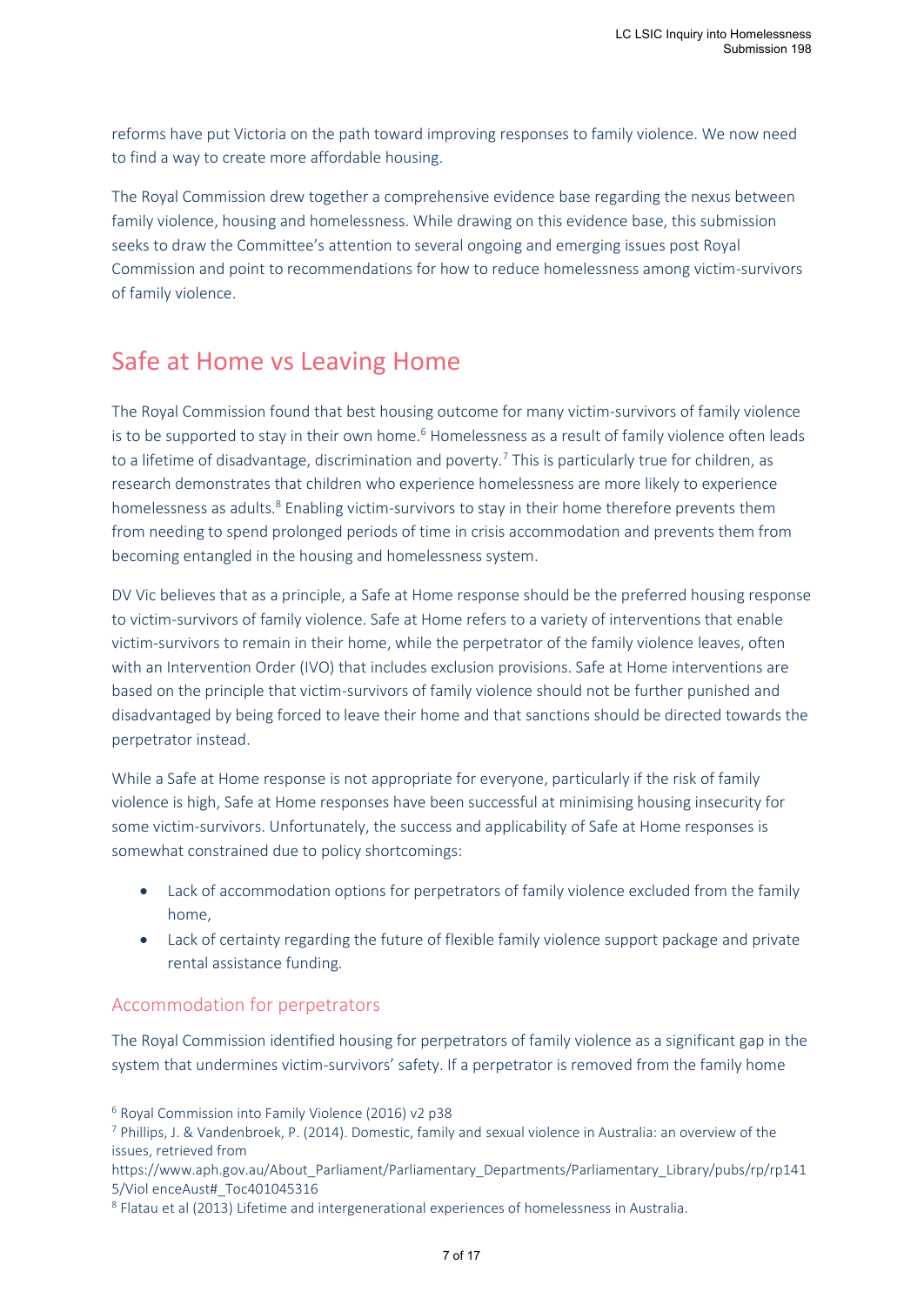and becomes homeless as a result, it makes them more likely to try to return home or harass victimsurvivors to take them back. It is also harder to engage perpetrators in services when they are homeless.<sup>9</sup> It is much safer for victim-survivors to have perpetrators monitored and engaged in programs than being displaced into dangerous rooming houses or sleeping in their cars. It is also common for perpetrators who are excluded from the home to stay with relatives, most frequently elderly parents. This can place other family members at risk of other forms of family violence, such as elder abuse. Despite this gap being identified, the Royal Commission did not make any recommendation in relation to this issue and little progress has been made in increasing access to accommodation options for this cohort.

DV Vic recognises that the lack of housing for perpetrators is symptomatic of the wider housing affordability crisis and that addressing this crisis is complex. However, given housing perpetrators has significant bearing on victim-survivors' safety, DV Vic advocates for the Victorian Government to take urgent action on making accommodation available to perpetrators of family violence when they are excluded from the family home. These accommodation options should not come at the expense of housing for victim-survivors but needs to complement housing for victim-survivors. Accommodation for perpetrators could include a range of accommodation options including short-term residential programs as well as long-term housing to suit a variety of perpetrator needs and circumstances. It should be accessible at short notice and should be attached to case management and men's behavioural change programs to ensure that men are held accountable for their behaviour and risk to victim-survivors is managed and minimised.

Recommendation 1: The Victorian Government invest in a trial and evaluation of accommodation for perpetrators of family violence with an aim to develop a model that is focused on monitoring changes in risk experienced by victim-survivors and which can respond to a diverse cohort of perpetrators. This model should be scaled up state-wide if evaluated to be successful.

### <span id="page-7-0"></span>Flexible Support Packages and the Private Rental Assistance Program

DV Vic members unanimously agree that flexible support packages (FSPs) have revolutionised the nature of specialist family violence support. FSPs build on other brokerage programs such as the Private Rental Assistance Program (PRAP), which is focuses on supporting people, including victimsurvivors of family violence, to stay in or enter the private rental market, by allowing specialist family violence service to flexibly respond to clients' family violence related needs. This could include anything from mental health support to school supplies or the replacement of essential items lost when fleeing family violence. The inherently flexible nature of the packages mean that support can be tailored in a more responsive and agile way that addresses the unique risks, needs and impacts of family violence on each individual victim-survivor, including children. Among the many uses of FSPs is the ability to support a Safe at Home response through the purchase of security measures via the Personal Safety Initiative (PSI). Being able to upgrade the security features of a victim-survivor's home prevents clients from needing to go into crisis accommodation and/or rely on insecure housing arrangements.

To date, the Victorian Government has invested \$64 million in rolling out FSPs. Unfortunately, funding for FSPs runs out this financial year. The loss of this flexible, individually tailored support would be

<sup>&</sup>lt;sup>9</sup> Royal Commission into Family Violence (2016) v2 p73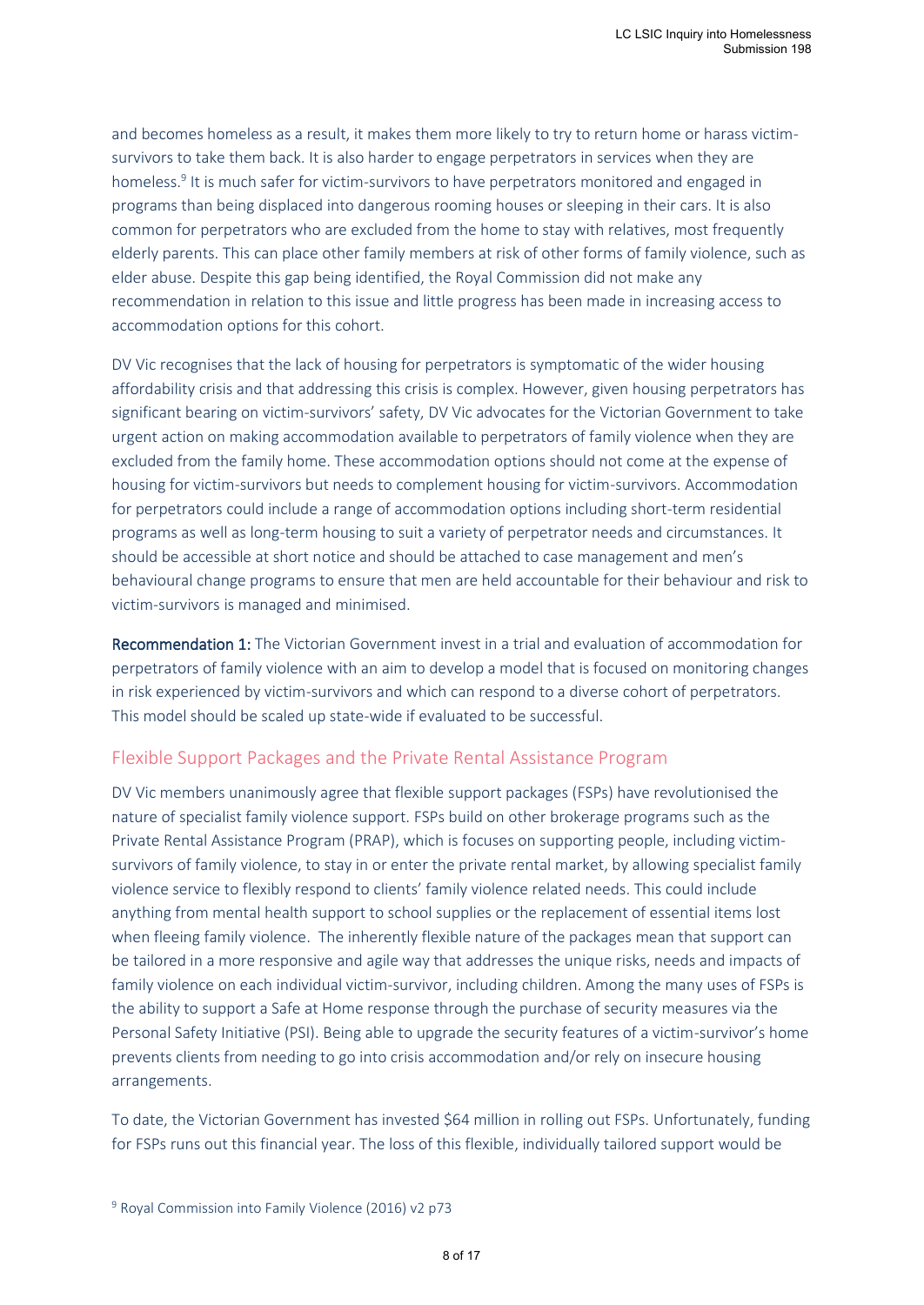disastrous for the wellbeing of victim-survivors of family violence and significantly undermine services' ability to provide a Safe at Home response. Similarly, funding for PRAP is only guaranteed until mid-2021. Without ongoing funding for this program, a significantly larger proportion of FSP money will need to be used for housing related needs, undermining family violence services' ability to respond to other needs related to family violence and diluting the original intent of FSPs. DV Vic believes that FSPs and PRAP need to be made a permanent fixture of the specialist family violence system in Victoria and therefore call on the Victorian Government to commit to ongoing funding for these programs.

Recommendation 2: The Victorian Government invest in FSPs as a permanent service offering within the integrated response to family violence and guarantee funding for FSPs for the next three years at least at the same amount as previous investment (\$64 million).

Recommendation 3: The Victorian Government commit to ongoing funding for PRAP as a key housing support program for victim-survivors of family violence.

### <span id="page-8-0"></span>Structural Barriers to a Safe at Home Response

Safe at Home initiatives have supported more victim-survivors to remain in their home. However, it is important to note that a Safe at Home response is not the right housing solution for everyone. In addition to some victim-survivors not being able to stay at home due to safety concerns, Safe at Home responses are predicated on an assumption that a victim-survivor has a home they can keep living in and that they will be able to afford to live there on a single income. For many victimsurvivors, this is not the case.

Gender inequality in employment, pay and working conditions and as well as a trend for women to provide the majority of unpaid caring responsibilities undermine women's financial welfare<sup>10</sup> and can compromise their ability to continue to pay rent or a mortgage repayment in order to stay in their family home. Furthermore, divorce and separation have more severe and longer-term impacts on a women's household income than on men's, which means women are less likely to financially recover from separation even after a long period of time.<sup>11</sup> Punitive social welfare policies, including cuts to single parenting payments and mutual obligation programs like Parents Next, compound financial barriers and disadvantage, particularly for single mothers.<sup>12</sup> Economic disadvantage can be further compounded for women from marginalised communities, including Aboriginal women, women with disabilities and those from refugee and immigrant backgrounds.

Victim-survivors of family violence are likely to face additional economic disadvantages as a result of family violence. Research estimates that up to 90 per cent of family violence cases involve economic abuse<sup>13</sup> which can include a range of types of behaviour including preventing victim-survivors from being able to work or study, controlling or limiting access to household finances, making a victim-

<sup>12</sup> Canberra: Australian Government Department of Jobs and Small Business. (2018) *ParentsNext Evaluation Report*, https://docs.jobs.gov.au/system/files/doc/other/final parentsnext evaluation report.pdf

<sup>10</sup> Australian Bureau of Statistics. (2017) *Gender Indicators, Australia, Sep 2017* (Cat. No. 4125.0) Retrieved February 2, 2018 from http://www.abs.gov.au/ausstats/abs@.nsf/mf/4125.0

<sup>11</sup> David de Vaus et al., (2017) *The Economic Consequences of Divorce in Six OECD Countries*. Australian Journal of Social Issues 52, no. 2.

<sup>13</sup> Camilleri, O., Corrie, T., and Moore, S., (2015). *Restoring Financial Safety: Legal Responses to Economic Abuse,*  Abbotsford: Good Shepherd Australia New Zealand & Wyndham Legal Service Inc.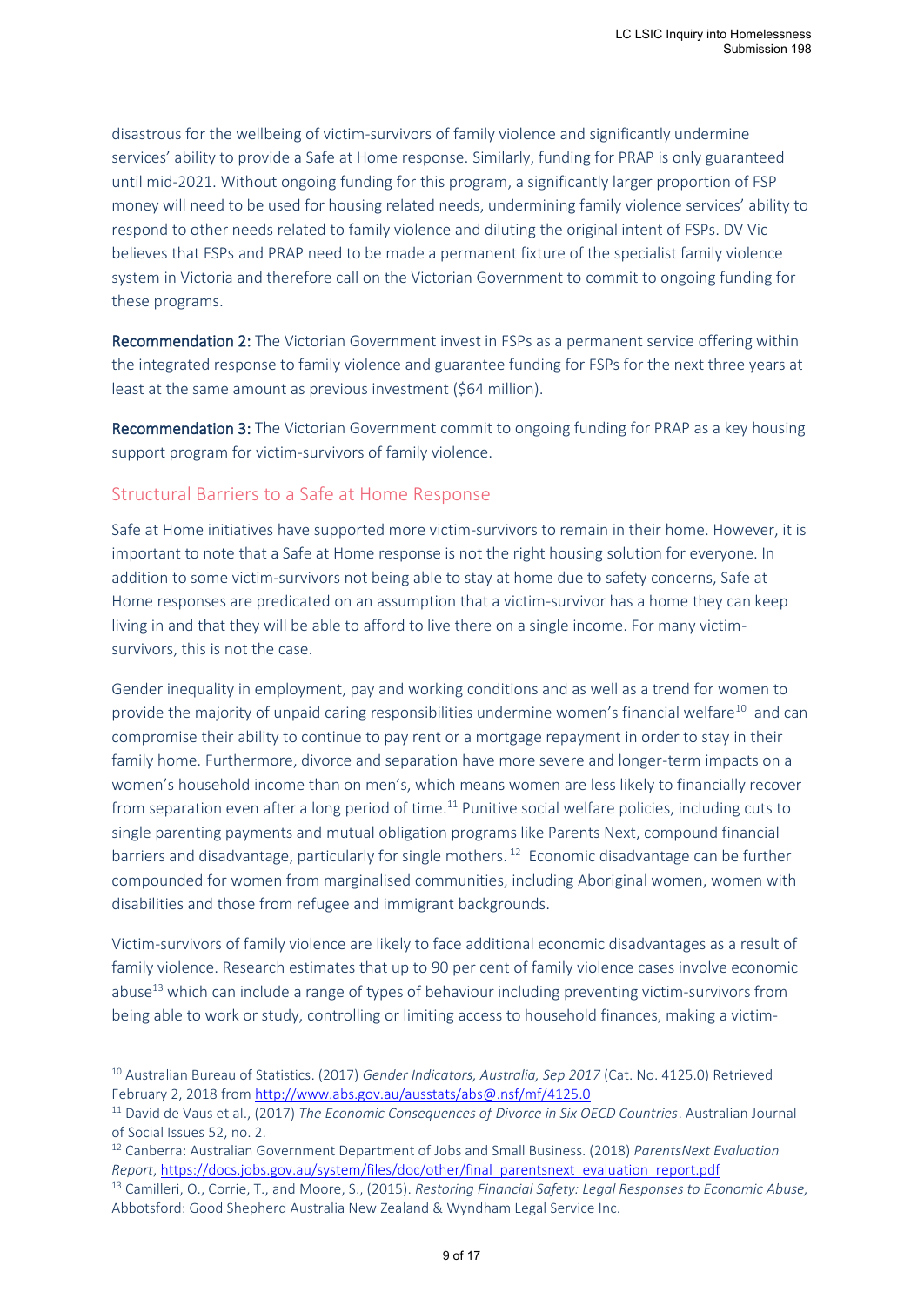survivor live on an allowance, forcing someone to take on debt in their name or forcing them to claim income support payments to which they are not entitled.<sup>14</sup> Economic abuse is also likely to increase post separation as the perpetrator of violence loses other forms of control. Ongoing economic abuse post separation can manifest in prolonged family court proceedings, joint property or debt settlements and non-payment of child support.<sup>15</sup> Finally, victim-survivors of family violence are also more likely to be dependent on income support payments, which are known to keep people in poverty<sup>16</sup> and have been found to be inadequate to cover the cost of private rental or mortgage repayments in the current housing market.

We can see the effects of victim-survivor's financial marginalisation in their ability to access and maintain stable housing. Research, as well as anecdotal evidence from DV Vic member services, indicates that even if victim-survivors can be stablished in their home initially as part of a Safe at Home response, many victim-survivors find that paying their rent or mortgage on their own is unsustainable.<sup>17</sup> Most programs funded to support victim-survivors to remain in their home, such as those funded through the Family Violence Housing Blitz including the Rapid Housing Program and PRAP are short-term interventions that subsidise rent for up to 12 months. Although these programs are focused on tenants achieving stability and capacity to manage financially once the program ceases, once the subsidies end, victim-survivors can be at risk of losing their tenancies because they are unable to make ends meet and cover rent, which places them at ongoing risk of housing insecurity and homelessness.

Victim-survivors experiencing intersecting forms of oppression and marginalisation such as racism, ableism and homophobia are even less likely to be able to access Safe at Home response because they are more likely to be deeply excluded from the workforce and private housing market. For example, research into housing pathways among Aboriginal victim-survivors found that combinations of kinship networks, financial constraints, limited housing options and difficulty in accessing mainstream services play a critical role in determining housing choices.<sup>18</sup> Aboriginal perpetrators of family violence are also more likely to become homeless upon needing to leave the family home, making it more difficult to provide a Safe at Home response to Aboriginal victim-survivors.<sup>19</sup>

Victim-survivors on temporary visas are another cohort that are extremely unlikely to be able to access a Safe at Home response. Many victim-survivors on temporary visas have either come to Australia on a sponsored partner visa or as asylum seekers or refuges. They usually do not have work rights or access to income support or Medicare and may not be proficient in English. Without any

<sup>14</sup> Women and Money. What is financial abuse? https://www.womenandmoney.org.au/what-is-financialabuse/?gclid=CjwKCAiApOvwBRBUEiwAcZGdGOt8csY00mUO5pfXYiFMHPpWaZ8GujK 9YdOaBQ0yVzLa3e7GMD VehoCxTsQAvD BwE

<sup>15</sup> Nilmini Fernando (2018) *Financial 'Teachable Moments' for Women Affected by Family Violence.* WIRE. https://www.wire.org.au/assets/Uploads/WhenIsTheRightTimeToTalkAboutMoney.pdf.

<sup>16</sup> https://raisetherate.org.au/

<sup>17</sup> Australia's National Research Organisation for Women's Safety. (2019). *Domestic and family violence, housing insecurity and homelessness: Research synthesis* https://www.anrows.org.au/publication/domestic-and-familyviolence-housing-insecurity-and-homelessness-research-synthesis/

<sup>18</sup> Cripps, K. and Habibis, D. (2019) *Improving housing and service responses to domestic and family violence for Indigenous individuals and families.* AHURI. P 14

https://www.ahuri.edu.au/ data/assets/pdf file/0011/45200/AHURI-Final-Report-320-Improving-housingand-service-responses-to-domestic-and-family-violence-for-Indigenous-individuals-and-families.pdf  $19$  Ibid p 19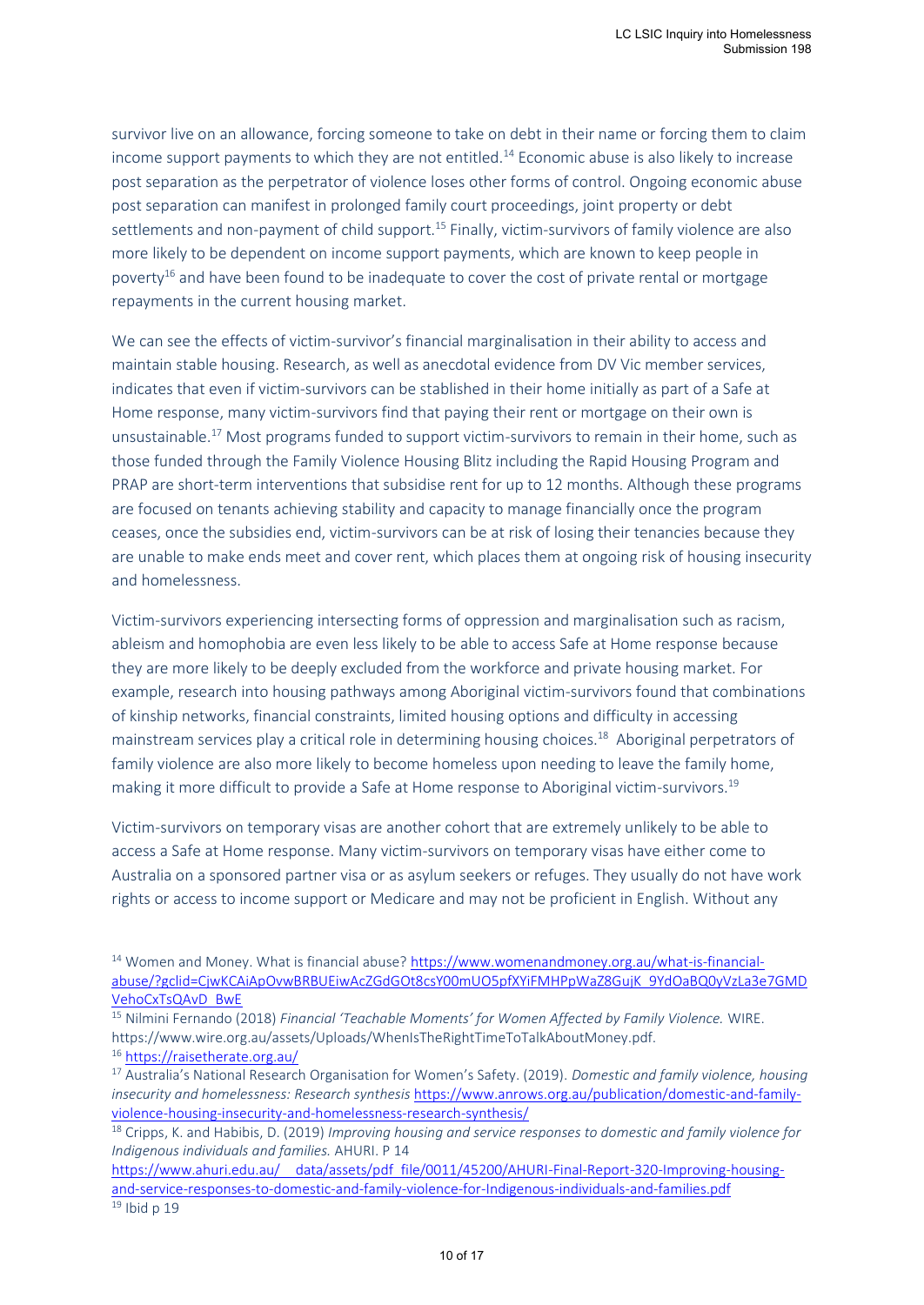income, accessing private rental either through a private rental brokerage or Safe at Home response is impossible for this cohort. This is a significant cohort of clients for the specialist family violence sector which is increasingly at high risk of homelessness.

For victim-survivors who are unable to safely remain in their home, either as a result of safety concerns or structural barriers that make it unfeasible, alternative housing and accommodation options need to be made available.

# <span id="page-10-0"></span>Family Violence Crisis Accommodation

For victim-survivors unable to stay at home, their housing pathway usually will involve a stay in some form of emergency (e.g. motel) or crisis (e.g. family violence refuge) accommodation.<sup>20</sup>

Historically, family violence crisis accommodation, commonly referred to as family violence refuge, has been conflated with other crisis accommodation in the housing and homelessness system. This is because of the way specialist family violence services are funded as part of the Specialist Homelessness Services (SHS) system through the National Housing and Homelessness Agreement (NHHA). However, unlike other crisis accommodation provided by homelessness agencies, the purpose of family violence refuge is not to provide a response to family violence-precipitated homelessness alone. It is primarily to provide a safety response to victim-survivors of family violence who are at such high risk of family violence that they cannot safely remain at home. Accessing a family violence refuge reduces homelessness among victim-survivors by addressing the initial family violence risk and safety crisis. This is a critical steppingstone in helping victim-survivors recover from violence and avoid homelessness, but it is not exclusively a housing response to the homelessness that family violence creates.

Traditionally, the model of family violence refuge involved victim-survivors staying for several weeks to a few months in family violence refuge while their initial safety crisis was stabilised, after which point, they transitioned into stable, long-term housing. However, for approximately the past fifteen years, the lack of affordable housing in Victoria – both private rental and social housing – largely prevents this from happening. Home ownership is out of reach for most, if not all, clients of specialist family violence services, due to many of the structural economic factors discussed in the previous section of this submission. The high cost, and lack of vacancies in the private rental market means that a large proportion of victim-survivors are also unable to afford private rental. This leaves social housing (public and community) as the only remaining long-term housing option for many victimsurvivors.

The introduction of the Victorian Housing Register and segmented waitlists that give priority to social housing applicants experiencing family violence had a positive effect on access to social housing for victim-survivors. Unfortunately, waitlists for public and community housing are at an all-time high,

<sup>&</sup>lt;sup>20</sup> The term "family violence crisis accommodation" in Victoria can be used to refer to a range of short term accommodation options that includes family violence refuge (funded to work with clients for 6-8 weeks) and other shorter-term, crisis accommodation that is funded by government but run by a specialist family violence community service organisation, such as Safe Steps Safe House (usually funded to work with clients for 1-2 weeks).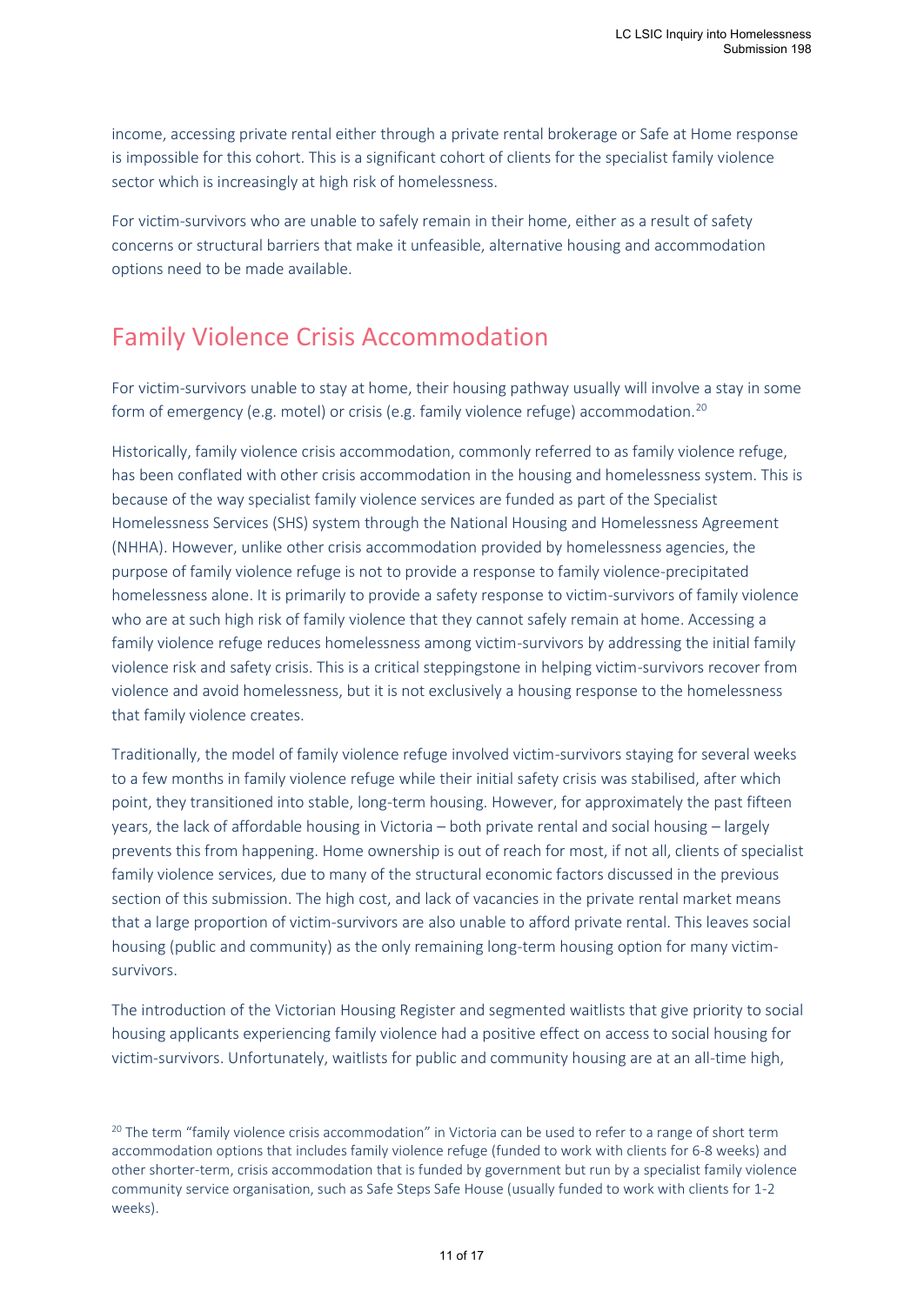with over 81,000 people on the social housing wait list, including approximately 25,000 children.<sup>21</sup> These long wait lists make it nearly impossible to access any form of social housing, even for victimsurvivors on the priority housing list. Our member services tell us that many victim-survivors will wait years before being offered a social housing property.

The lack of exit points into long-term housing from crisis accommodation creates a bottleneck in family violence refuges and is resulting in victim-survivors staying in family violence refuge well past the point where their safety crisis has been stabilised. Originally intended to house victim-survivors for six to eight weeks while their family violence crisis was stabilised, some victim-survivors are staying in family violence refuges for many months. This is particularly true for victim-survivors on temporary visas, who in addition to having no access to income or income support payments, are more likely to have large families in need of a home with more than three bedrooms. Strict immigration policies are blowing out wait times for visa applications, leaving many of these families waiting in limbo indefinitely. It is especially difficult to find long-term housing for families in this situation. Data from the Victorian Government's *Support funding for victim-survivors on temporary visas in refuge* shows that 55 per cent of victim-survivors on temporary visas assisted by family violence refuges in the first three quarters of the 2018-19 financial year were in refuge for more than 26 weeks.22 Our member services report that there are some cases in which victim-survivors on temporary visas remain stuck in family violence refuges for years.

For victim-survivors with a disability, it is a similar story. While traditionally it has been difficult to find a family violence refuge that meets a victim-survivor's disability-related needs, the redevelopment of the communal family violence refuges into a core and cluster model is improving physical access to family violence refuge for victim-survivors with a disability. However, finding an affordable, accessible long-term housing option that meets a victim-survivor's and/or their children's unique needs continues to be extremely challenging in the current housing environment. Without long-term housing options, many victim-survivors with disabilities and their children are forced to stay in violent relationships.

The lack of exit points from refuge creates a backlog in the system which means victim-survivors who are just entering the system are not able to access a bed in a family violence refuge. This backlog has forced services to place more and more victim-survivors in motels as temporary emergency accommodation while they wait for a bed.

The Royal Commission recommendation to redevelop all of Victoria's communal refuges into core and cluster models has been a very welcome investment for family violence services. This redevelopment is marginally increasing bed capacity and increasing access to vulnerable victim-survivors who have historically not been served well by communal family violence refuges, such as victim-survivors with a mental illness or who use alcohol or other drugs, the LGBTIQ community, Aboriginal victim-survivors, and victim-survivors with a disability. However, the number of family violence refuge beds still sits at only approximately 100 beds across the state. The state-wide family violence crisis service, Safe Steps reports that each night they accommodate an average of 60 women and 55 children in either motels

<sup>&</sup>lt;sup>21</sup> DHHS, Housing Assistance: Additional Service Delivery Data  $2018 - 19$ , September 2019, Table 15, p8. & Department of Health and Human Services cited in Parliament of Victoria, Legal and Social Issues Committee 2018, Inquiry into the Public Housing Renewal Program.

<sup>22</sup> Family Safety Victoria (June 2019) *Q3 Acquittals report summary: Support for funding for victim survivors on temporary visas in refuge' 1 January 2019 – March 2019.*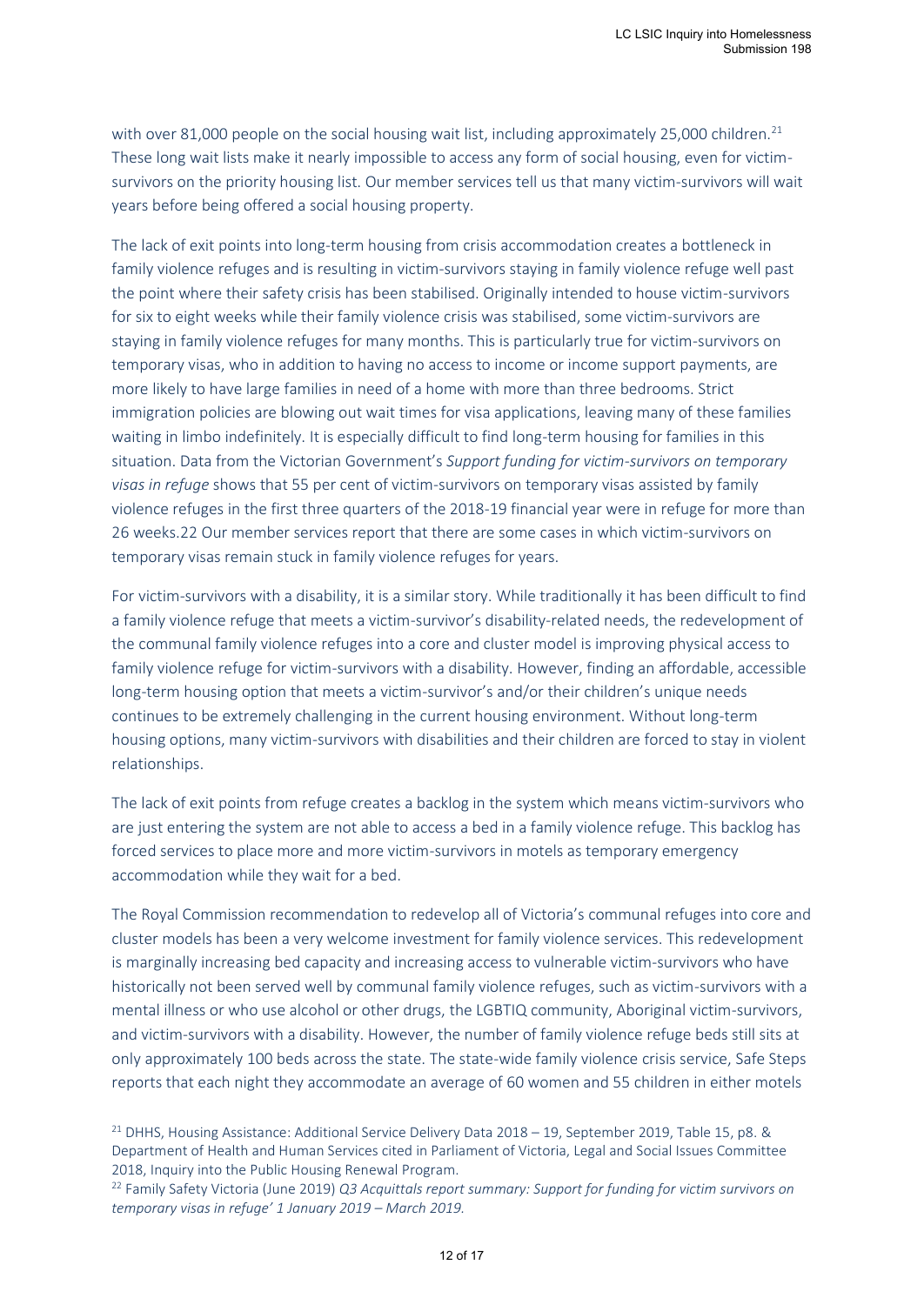or other community crisis accommodation like Safe Step's Safe House. The amount of community-run family violence crisis accommodation is so small that by default most of these women and children will be in motels.

Motels are an inappropriate crisis accommodation response for anyone, but particularly for victimsurvivors of family violence who are likely to be experiencing trauma and to have accompanying children. Unfortunately, the use of motels to house victim-survivors of family violence has become a necessary part of the family violence service system. Safe Steps, reports that some victim-survivors are forced to stay in motels for weeks while they wait for an available bed in a family violence refuge. These prolonged stays in emergency accommodation and refuge put victim-survivors at serious risk. Too often victim-survivors decide that it is easier to go back to the perpetrator and live with the violence in order to avoid further housing instability and homelessness.

The bottlenecks and lack of capacity within family violence crisis accommodation also mean that services need to triage victim-survivors and prioritise victim-survivors at the highest risk of family violence. There is now a distinct need for non-high-risk family violence crisis accommodation for women who have experienced family violence and are homeless or at risk of homelessness but who are not at high enough risk to require a family violence refuge response. The systemic lack of affordable housing, combined with economic inequality and the traumatic effects of family violence, mean that some victim-survivors may continue to struggle to maintain housing even after the family violence crisis has passed. These victim-survivors often need coordinated support for family violence related mental illness, drug and alcohol abuse or other complex issues resulting from trauma in order to maintain housing. For victim-survivors with complex needs, large, mainstream crisis accommodation facilities can be frightening and retraumatising. Mainstream services are also less likely to have the specialist expertise to help women recover from family violence related trauma which often results in victim-survivors in this situation bouncing around the family violence and housing and homelessness systems for extended periods of time. Family violence and trauma informed, supported accommodation that can coordinate support with other service systems including mental health and alcohol and drugs is a critical gap in the housing system for victimsurvivors of family violence which needs to be addressed in order to respond to the spectrum of need among victim-survivors.

There is a clear need for increased capacity within family violence crisis accommodation in order to reduce the use of motels to house victim-survivors. However, an increase in crisis accommodation will not fix the systemic shortage of affordable housing, and on its own, an increase in crisis accommodation is not the solution. It is also difficult to know how much additional family violence crisis accommodation is needed due to unreliable data about unmet demand across the family violence and housing and homelessness sectors, the under reporting of family violence and the lack of long-term housing exit options. To be able to truly know how much additional family violence crisis accommodation we need, in depth demand modelling needs to be done that can accurately record current unmet demand, account for the under reporting of family violence and account for the effects of the chronic lack of affordable housing that is causing a backlog in the system.

Recommendation 4: The Victorian Government conduct comprehensive demand modelling for family violence refuges and other forms of family violence crisis accommodation across the state to determine how many additional family violence refuge beds are truly needed to meet victimsurvivors' needs and reduce the reliance on motels.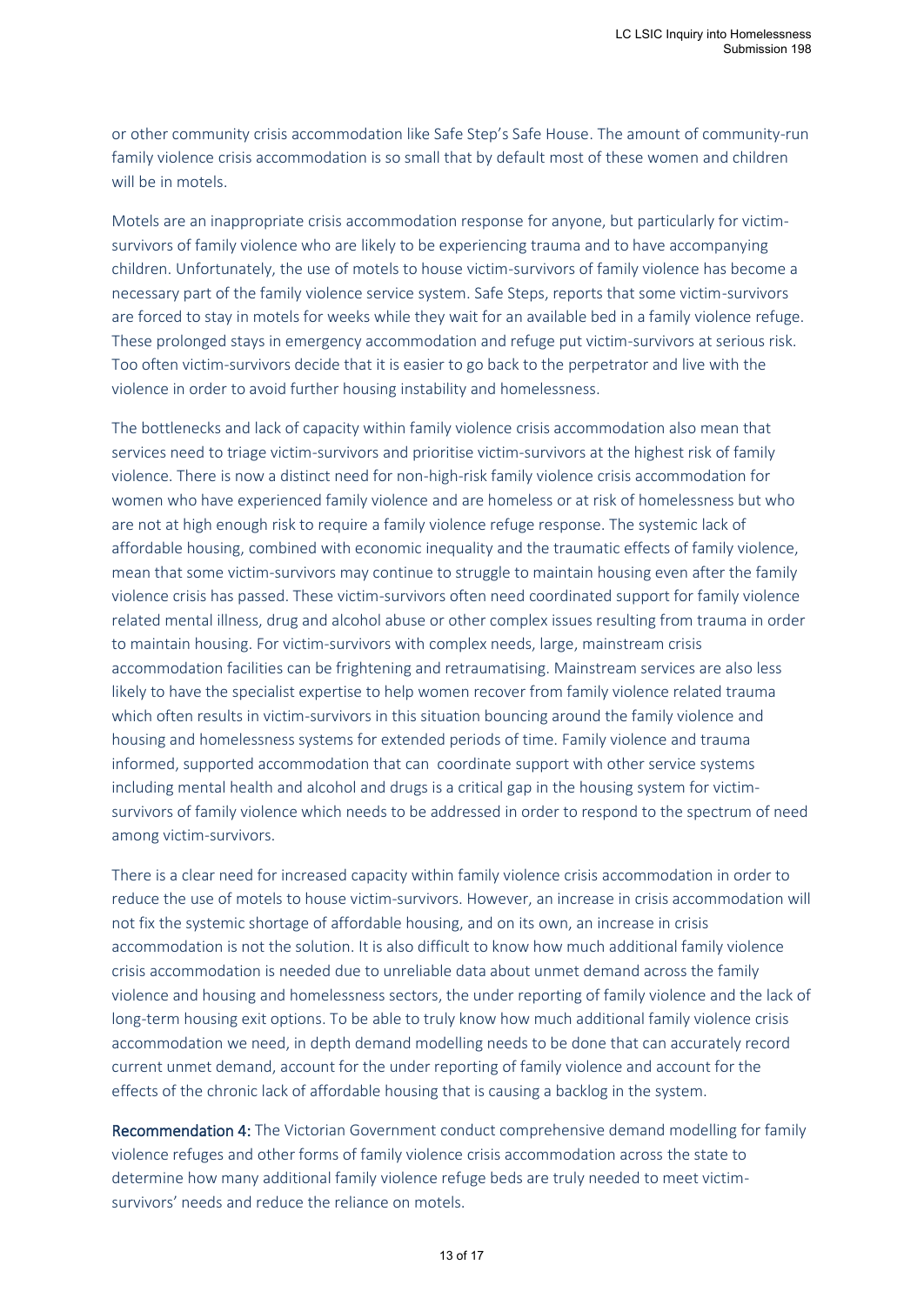### <span id="page-13-0"></span>Disability Family Violence Crisis Response Initiative

Regarding crisis accommodation for victim-survivors with a disability, DV Vic wishes to draw the Committee's attention to the Disability Family Violence Crisis Response Initiative (DFVCRI). This initiative is a fund that is currently managed by Safe Steps that can be used to pay for support workers, equipment and/or accessible transport that a victim/survivor with a disability needs in order to be able to leave a violent relationship and stay in crisis accommodation or other temporary accommodation.

This initiative fills an important gap in services for victim-survivors with a disability because the funds can be distributed quickly and flexibly at short notice to facilitate a victim-survivor's escape. Other schemes such as the NDIS are unsuited to a crisis response because NDIS packages can be slow to negotiate and difficult to change to meet rapidly changing needs. DFVCRI is also an important supplement to other brokerage programs like FSPs, as it provides supports related to disability, thereby leaving FSP money available to provide other supports related to family violence that victimsurvivors are likely to need regardless of their disability.

Funding for DFVCRI ends at the end of this budget cycle and no assurance has been given that it will be renewed. This initiative is critical in enabling victim-survivors with a disability to leave a violent relationship. We call on the Victorian Government to commit to ongoing funding for this program.

Recommendation 5: The Victorian Government commit ongoing, long-term funding to the DFVCRI to ensure victim-survivors with a disability have the disability-related support they need to leave a violent relationship.

# <span id="page-13-1"></span>Social Housing for victim-survivors of family violence

For victim-survivors unable to stay at home or access private rental, social housing is the only longterm housing option. Yet, Victoria has the lowest percentage of social housing of any state in Australia (3.2 per cent) and its recurrent spending on social housing per capita is less than half the national average<sup>23</sup>. Unsurprisingly, waitlists are impossibly long with only a handful of properties allocated each year.

It is DV Vic's view that the private housing market is limited in its ability to cater to the housing needs of poor and marginalised people, including victim-survivors of family violence. We cannot encourage people to leave a violent relationship if we cannot offer them a safe place to go. It is the State's responsibility to ensure that these members of our community are safely and adequately housed with dignity and respect.

DV Vic is a member of the State-wide alliance of Housing Peaks. As a member of this alliance we urgently call on the Victorian government to develop a social housing strategy and increase social housing stock by 6,000 properties (including 300 Aboriginal specific social housing properties) per

<sup>23</sup> Australian Productivity Commission (2019) *Report on Government Services 2017-18, Part G Housing and Homelessness*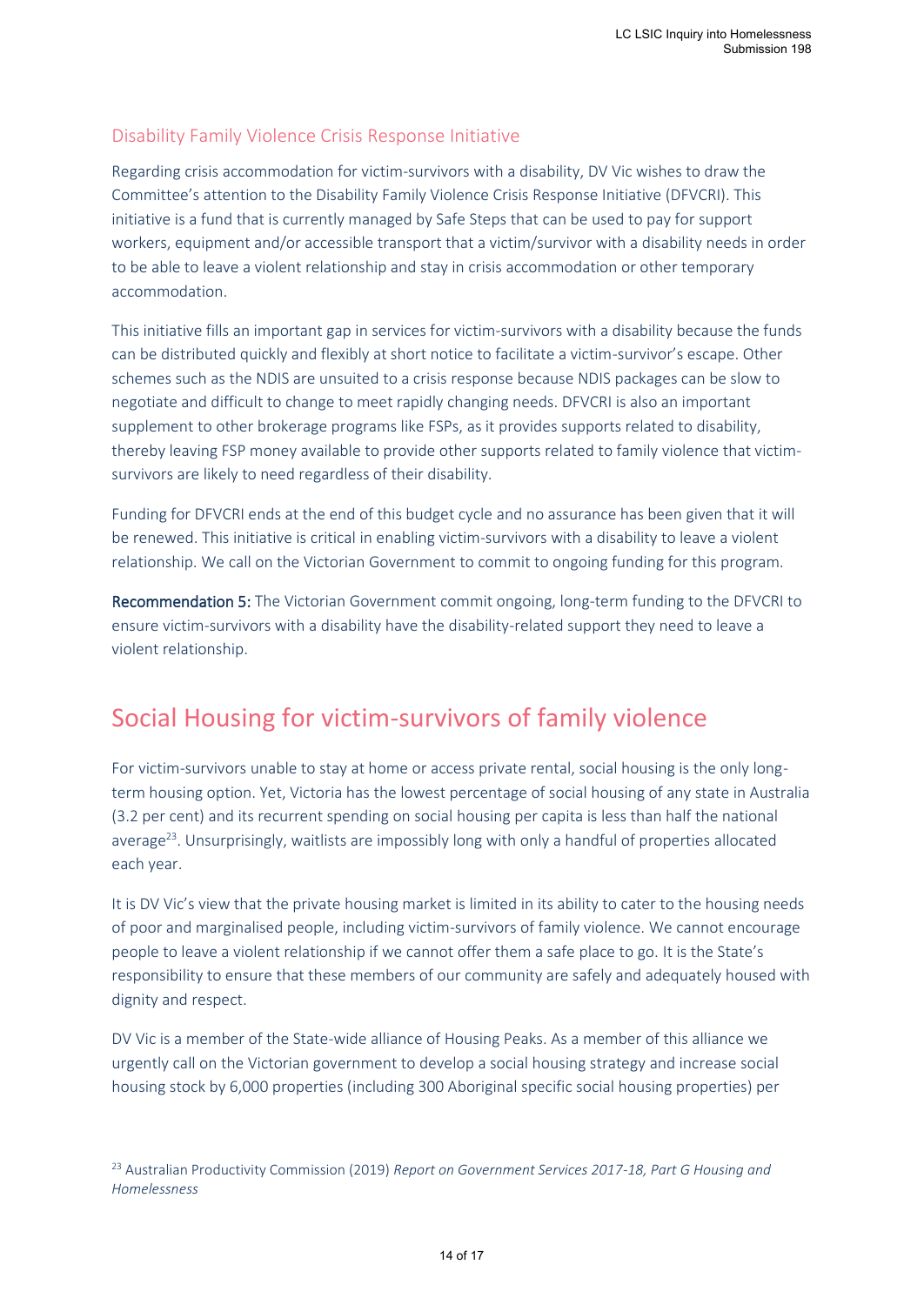year over 10 years in order to match the national average of social housing accounting for 4.5 per cent of total housing stock.

A social housing strategy that can deliver this number of social (public and community) housing will have a direct effect on the wellbeing of victim-survivors by 1) directly housing victim-survivors, reducing the time they need to stay in crisis and emergency accommodation and providing opportunities to establish stability and safety post-violence and 2) by increasing accommodation options for perpetrators which will enable more frequent and effective Safe at Home responses for a greater number of victim-survivors.

Without more social housing, it is not possible to end homelessness among victim-survivors of family violence. Access to more safe, stable and affordable housing is the one piece of the family violence system that has not been addressed. If the Victorian Government is serious about ending family violence and ending homelessness, it will commit to building more social housing to ensure that the most vulnerable members in our society, including victim-survivors of family violence, are safe and housed.

Recommendation 6: The Victorian Government develop a Social Housing Strategy that commits them to creating 6,000 new social housing properties every year for the next 10 years to bring the proportion of housing stock in Victoria that is social housing up to the national average of 4.5 per cent.

# <span id="page-14-0"></span>Conclusion

Family violence is the most common reason women and children become homeless, but it is not the only driving factor. Experiences of family violence would not need to lead to homelessness if victimsurvivors could easily access affordable and safe, long-term housing that met their needs.

The Royal Commission into Family Violence identified the complex relationship between family violence and homelessness and the need for more housing. In response the Victorian Government's Family Violence Housing Blitz enabled a trial of innovative housing initiatives and options for victimsurvivors. However, without a state-wide scale up and ongoing investment, they are not able to address the problem of family violence and homelessness.

A Safe at Home response is the preferred housing response for victim-survivors because victimsurvivors should not be forced to leave their homes on top of being subjected to violence. Increased access to FSPs, PRAP and Safe at Home initiatives like PSI have also increased victim-survivors' ability to live safely at home and avoid needing to enter the housing and homelessness systems. These programs should be extended. However, a Safe at Home response is not appropriate for everyone. Some victim-survivors may be at such high risk they are not able to safely stay at home and the lack of accommodation for perpetrators further limits Safe at Home options for many victim-survivors.

Even if they were able to stay at home from a safety perspective, the structural nature of poverty and economic disadvantage among victim-survivors of family violence means that many victim-survivors cannot afford the private rental market or wholly take over mortgage repayments. Rental assistance packages and other subsidies are too short-term to address the social and economic disadvantages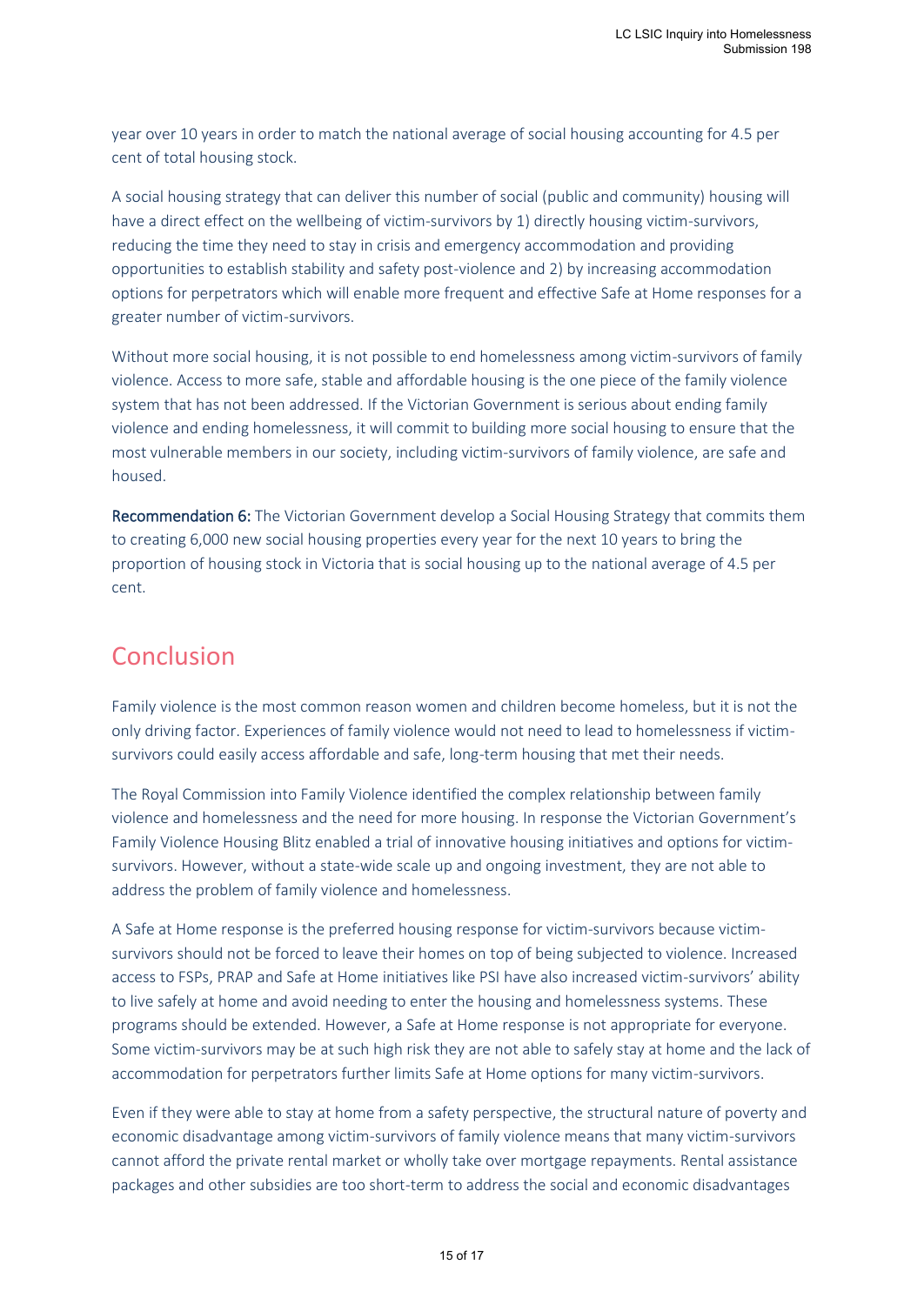that family violence and other intersecting forms of oppression create. For many victim-survivors unable to stay at home, social housing is the only other housing option but a chronic underinvestment in social housing means there is simply not enough housing to meet demand.

Unfortunately, the lack of affordable housing is undermining the specialist family violence system's ability to keep victim-survivors safe and is actively contributing to their homelessness. The continued shortage of affordable and social housing means victim-survivors of family violence are frequently forced to choose between staying in a violent relationship or becoming homeless.

Prolonged periods of time stuck in the family violence and housing and homelessness systems, often bouncing between multiple forms of emergency and crisis accommodation, make victim-survivors more likely to return to violent relationships or into dangerous and insecure housing, putting them at serious risk of harm, injury and possibly death.

An urgent, sustained increase in investment is needed from all levels of Government to address the housing affordability crisis. New social housing needs to be built to meet the needs of a diverse group of people to ensure everyone that needs safe and affordable housing can access it.

The increase in demand for family violence related housing and supports also needs to be met by increased investment in family violence crisis accommodation. The Victorian Government has invested a significant amount of money into crisis accommodation following the Royal Commission. However, demand continues to outstrip supply. Even with a fully functioning housing market, crisis accommodation will always play a role in the family violence system. We need improved demand modelling and research to determine the true level of demand and then sustained investment to match.

This Inquiry into Homelessness is an opportunity to build upon the Royal Commission and draw attention to the link between family violence, homelessness and the lack of affordable housing. We cannot keep victim-survivors safe without more safe, affordable and readily accessible housing. We need all levels of government to commit to investing in a long-term social housing strategy that enables everyone to have access to a safe, affordable and stable home.

We look forward to working with the Committee and the Victorian Government towards a Victoria where victim-survivors of family violence do not become homeless and that is ultimately is free of family violence and homelessness.